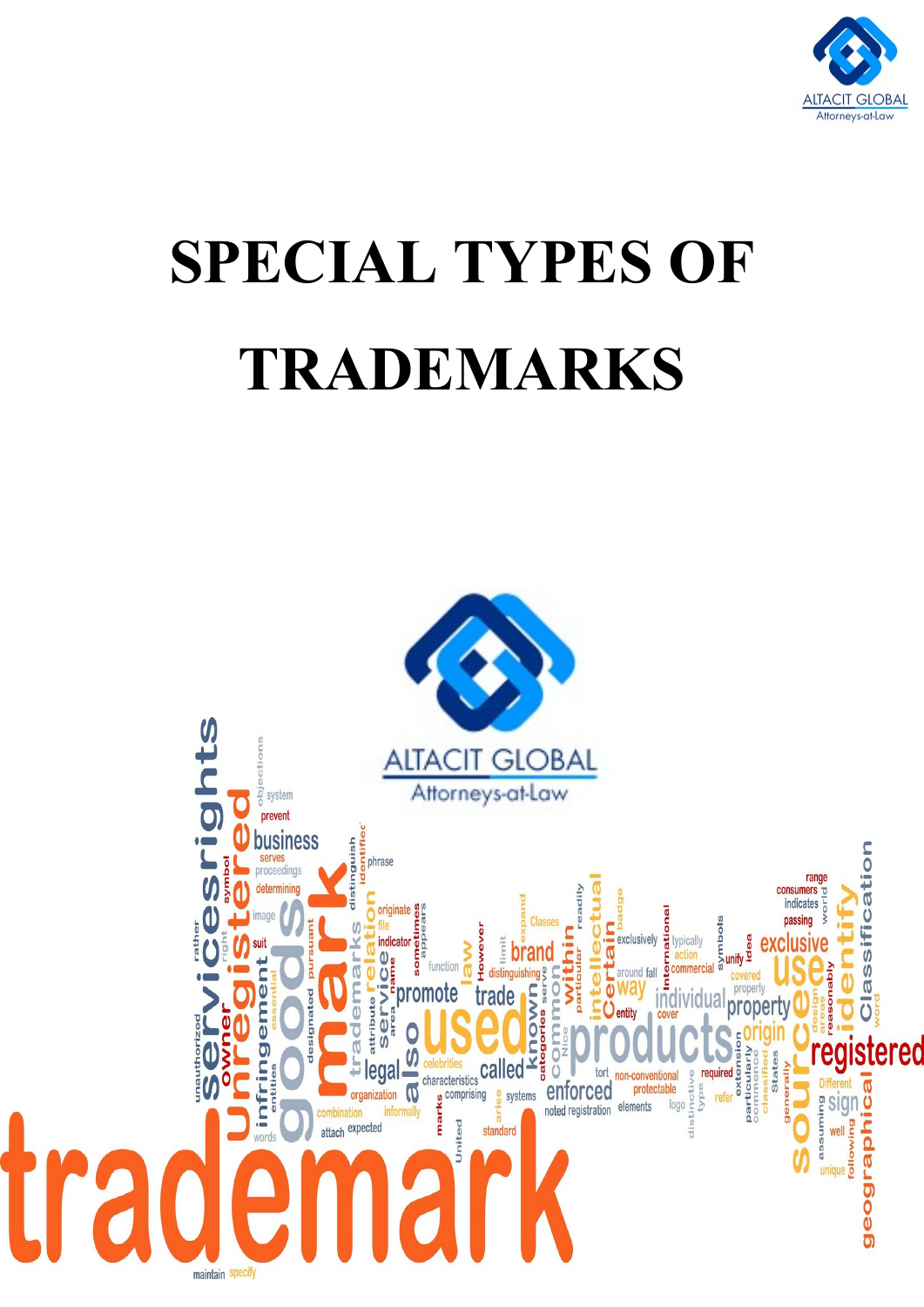

## **SPECIAL TYPES OF TRADEMARKS**

Trademarks have been incorporated in our lives so seamlessly. It influences our lives from the way we identify a product or a service. From our friends vouching for a particular product to each of us being loyal to a specific brand is all dictated by how a product or service is identified. Companies and business spend millions in coming up with a catchy name and then trying to popularize it. A trademark is considered as a sign that is capable of distinguishing a product of service from one enterprise to another<sup>i</sup>. In India, a trademark<sup>ii</sup> is a mark that be represented graphically and the mark is capable of distinguishing itself from others goods or service. Further a mark<sup>iii</sup> can be a name, signature, a number, shape of a good, packaging of a good, a combination of colours, etc.

#### Different kinds of Trademark:

#### **1. Word mark and Letter mark**

Word marks and letter marks are the common forms of which a trademark is registered under. Like the name suggests a word mark or letter mark consists of a particular set of words or letters in a specific arrangement that one wans to register. The benefit of registering a word or set of letters is that the word mark or letter mark can be represented in any font or format while retaining exclusive right over the word or set of letters. It provides a wider protection to the registered mark.

- a. Examples of popular word marks are  $\sf PRADA$ , L'ORÉAL VOIVO
- b. Examples of popular letter marks are

#### **2. Series mark**

A series markiv can be defined as a number of trade marks which resemble each other as to their material particulars and differ only as to matters of a non-distinctive character not substantially affecting the identity of the trade mark. The essential character of a mark is retained with minor changes to qualify as a series mark. This allows the proprietor of the

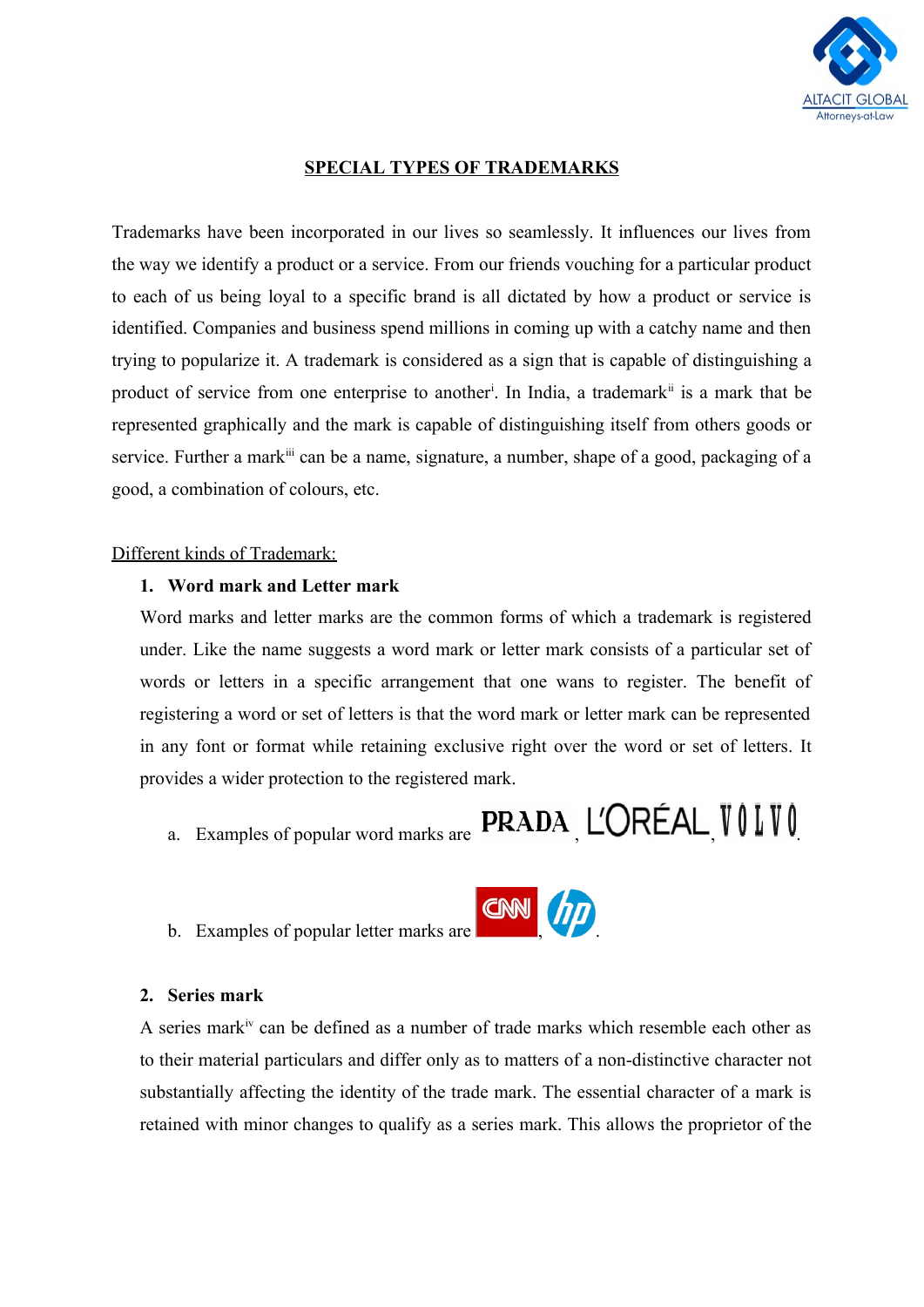

mark to file a single application. Section 15 of the Trademarks Act, 1999 lays down the conditions for a series mark to be registered in India.

Example of series mark is TOF**KICK** and TOF**kick**, BRITANNIA TIGER DEVICE



# (SERIES OF 13) (LABEL)

# **3. Certification mark**

It is a mark<sup>vi</sup> used by the proprietor to signifies the quality, origin, material etc. of his product or service. The certification mark adds as an added advantage to the products, ensuring the customers the product or service meets a particular standard.



Some common examples are which is used to certify that the industrial

 $(FPO)$ 

product has met the standards set by Bureau of Indian Standards (BIS),  $\bullet$  is used for processed food products and is issued by Ministry of Food Processing,



is used to certify that the product is sourced from Darjeeling.

# **4. Collective mark**

A Collective markvii identifies a product or service of a member from an association and used only by its members. The collective mark indicates to the public specific features of the product, helps in promotion of local products in national and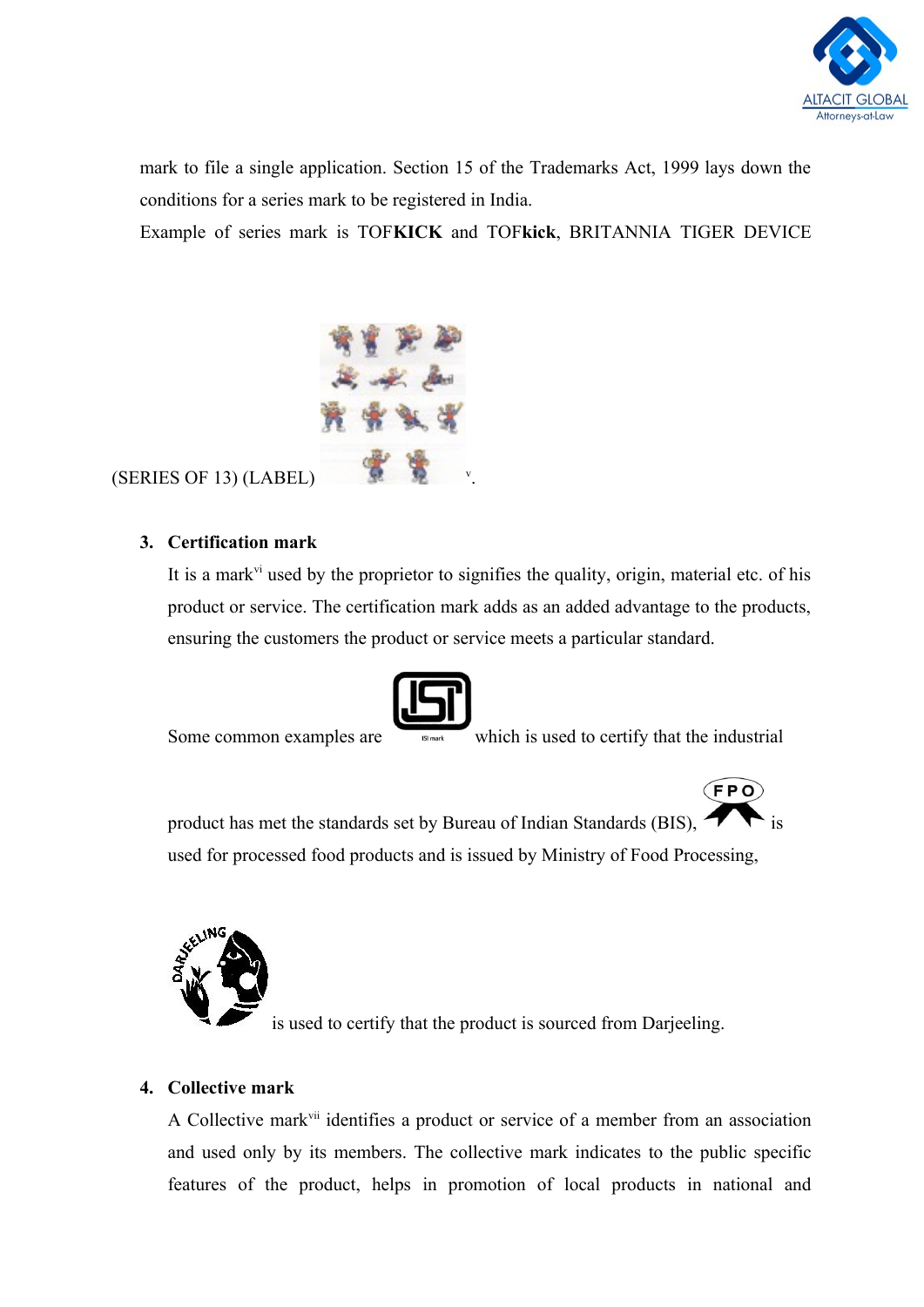

international markets and helps in differentiating similar products. This mark ensures that the association maintains a standard and subsequently a consumer is not cheated of their expectations of a product. It is important to note that collective marks can only be used by members of a particular company or association who own the mark, however, a certification mark can be used by anyone who complies with the standards and regulations that are set by a regulatory or a certifying body that owns the mark. Many companies also use a collective mark on its products.



### Some familiar examples are

### **5. Sound mark**

.

Sounds, jingle or a tune can also play a major role in identifying a product. It is easy to differentiate a Microsoft computer from that of an Apple computer from the tune that plays when the computer is switched on. A sound mark can be a registered too. To register a sound mark<sup>x</sup>, the musical sound must be graphically represented and the same needs to be filed in a MP3 format not exceeding 30 seconds.

Some of the examples are [73553567](https://www.uspto.gov/trademarks/soundmarks/73553567.mp3)  $\triangleleft$  xi (MGM - Entertainment - Roaring Lion), 75807526 xii (Yahoo - online computer services - "YAHOO" yodel, BRITANNIA

$$
\frac{1}{\sqrt{3}}\frac{1}{\sqrt{3}}\frac{1}{\sqrt{3}}\frac{1}{\sqrt{3}}\frac{1}{\sqrt{3}}\frac{1}{\sqrt{3}}\frac{1}{\sqrt{3}}\frac{1}{\sqrt{3}}\frac{1}{\sqrt{3}}\frac{1}{\sqrt{3}}\frac{1}{\sqrt{3}}\frac{1}{\sqrt{3}}\frac{1}{\sqrt{3}}\frac{1}{\sqrt{3}}\frac{1}{\sqrt{3}}\frac{1}{\sqrt{3}}\frac{1}{\sqrt{3}}\frac{1}{\sqrt{3}}\frac{1}{\sqrt{3}}\frac{1}{\sqrt{3}}\frac{1}{\sqrt{3}}\frac{1}{\sqrt{3}}\frac{1}{\sqrt{3}}\frac{1}{\sqrt{3}}\frac{1}{\sqrt{3}}\frac{1}{\sqrt{3}}\frac{1}{\sqrt{3}}\frac{1}{\sqrt{3}}\frac{1}{\sqrt{3}}\frac{1}{\sqrt{3}}\frac{1}{\sqrt{3}}\frac{1}{\sqrt{3}}\frac{1}{\sqrt{3}}\frac{1}{\sqrt{3}}\frac{1}{\sqrt{3}}\frac{1}{\sqrt{3}}\frac{1}{\sqrt{3}}\frac{1}{\sqrt{3}}\frac{1}{\sqrt{3}}\frac{1}{\sqrt{3}}\frac{1}{\sqrt{3}}\frac{1}{\sqrt{3}}\frac{1}{\sqrt{3}}\frac{1}{\sqrt{3}}\frac{1}{\sqrt{3}}\frac{1}{\sqrt{3}}\frac{1}{\sqrt{3}}\frac{1}{\sqrt{3}}\frac{1}{\sqrt{3}}\frac{1}{\sqrt{3}}\frac{1}{\sqrt{3}}\frac{1}{\sqrt{3}}\frac{1}{\sqrt{3}}\frac{1}{\sqrt{3}}\frac{1}{\sqrt{3}}\frac{1}{\sqrt{3}}\frac{1}{\sqrt{3}}\frac{1}{\sqrt{3}}\frac{1}{\sqrt{3}}\frac{1}{\sqrt{3}}\frac{1}{\sqrt{3}}\frac{1}{\sqrt{3}}\frac{1}{\sqrt{3}}\frac{1}{\sqrt{3}}\frac{1}{\sqrt{3}}\frac{1}{\sqrt{3}}\frac{1}{\sqrt{3}}\frac{1}{\sqrt{3}}\frac{1}{\sqrt{3}}\frac{1}{\sqrt{3}}\frac{1}{\sqrt{3}}\frac{1}{\sqrt{3}}\frac{1}{\sqrt{3}}\frac{1}{\sqrt{3}}\frac{1}{\sqrt{3}}\frac{1}{\sqrt{3}}
$$

**INDUSTRIE** 

## **6. 3D - Dimensional mark**

The shape of a product or the way it is packaged massively contributed to the identity of the product if its not the product by itself. A Kitkat chocolate is easily distinguishable from a Toblerone chocolate visibly because of its shape. The shape of the chocolate has become so integrated with the chocolate that if the shape is altered then it is not Kitkat chocolate anymore. Hence, there have been provisions made to register a shape and packaging of a product. The application for registration<sup>xiv</sup> of a shape or packaging of a product has to be applied with at least five different views of the trademark accompanied by a description of the mark.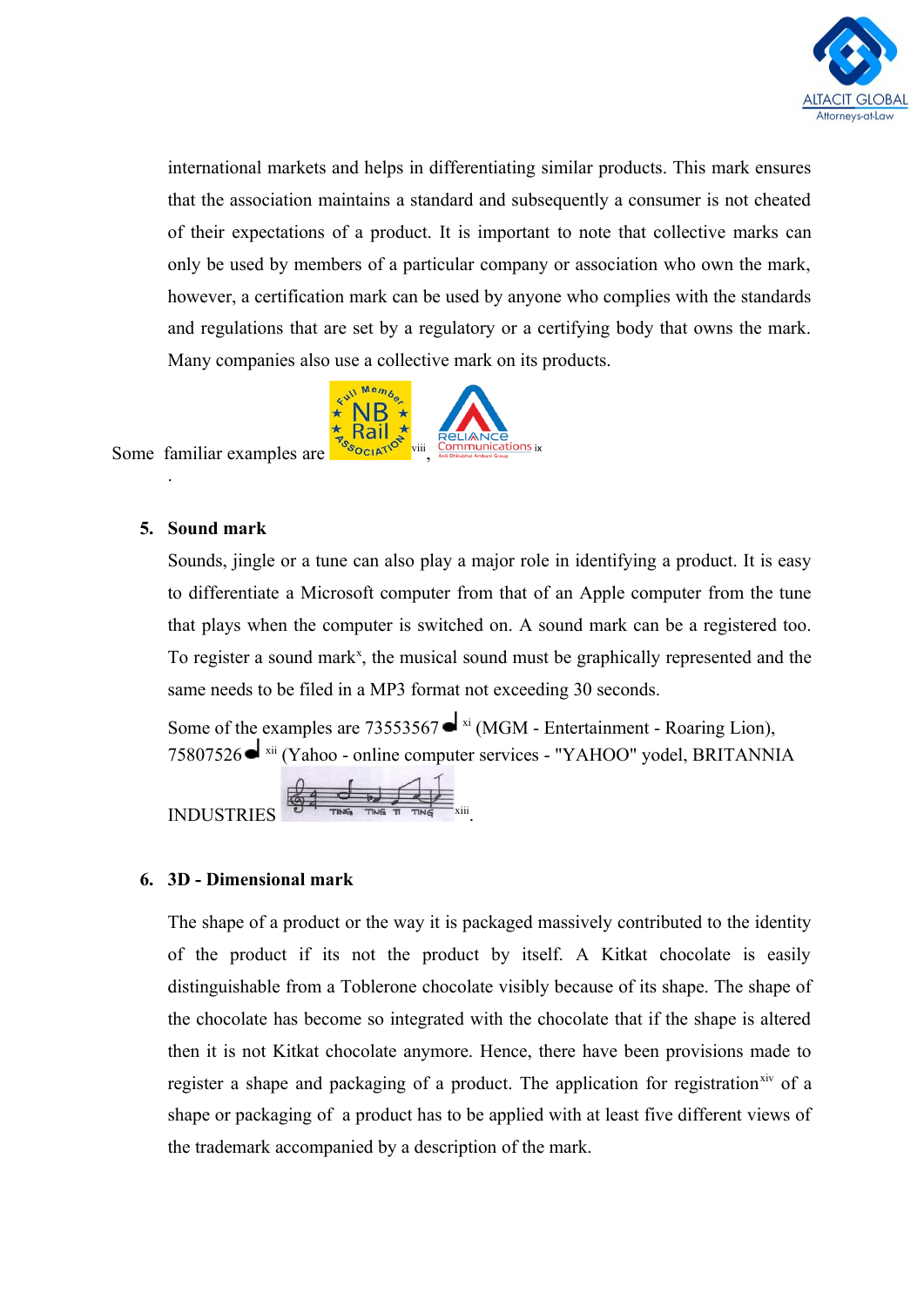





Some popular examples are shape of Coca – Bottle.

Little Hearts  $3-D^{xy}$ .

# **7. Smell Mark**

One of the strongest sense that is associated with a fond product is with its smell. For registering a smell as a mark, the smell should be visually represented and the scent must be distinct from the product<sup>xvi</sup>. Smell mark in India is still in the early stages and is yet to develop. A severe obstacle<sup>xvii</sup> that is viewed in the registration of a smell as a trademark in India it is necessary to be described on paper in a durable form. Some examples of this are Grendene's Bubble Gum Scent for Sandals<sup>xviii</sup>, Play-Doh<sup>xix</sup> which is described as a scent of a sweet, slightly musky, vanilla fragrance, with slight overtones of cherry, combined with the smell of a salted, wheat-based dough.

It has been a gradual evolution in Trademark law that began with the protection of conventional trademarks as the word, logo, etc. to include the protection of unconventional marks such as the sound or smell. There has been a constant evolution of trademark law to become inclusive of the possibilities that a product or service could be a trademark. As businesses develop new ways and strategies to make make a product one of its kind in a highly competitive market, it is necessary for the law to constantly update itself in order to protect the interests and rights of the true proprietor.

- Theekshna Amin, Associate
- Altacit Global